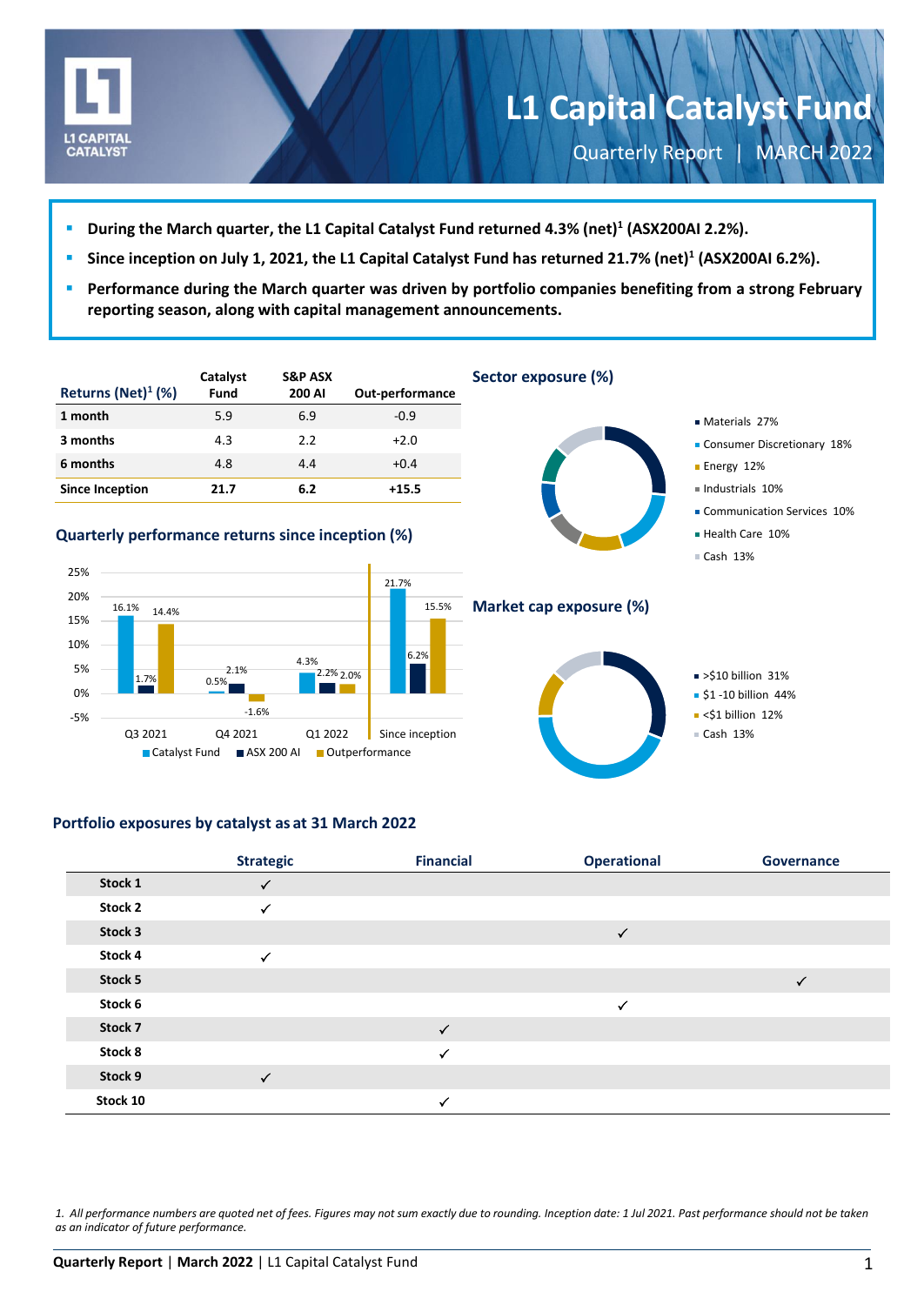

**Quarterly Report** 

### **Current investment environment**

The Australian equity market (ASX200AI) outperformed most major developed markets during the March quarter closing +2.2%, however there was significant volatility within the quarter. After a 6.4% fall in January, the ASX200AI recorded two consecutive months of gains in February and March (+2.1% and +6.9% respectively). In contrast, global equity markets in the U.S. and Asia Pacific retreated during the March quarter, with the S&P500, NASDAQ and MSCI Asia Pacific (ex-Japan) total return indices returning -4.6%, -9.0% and -5.7%, respectively. In Europe, the Euronext and FTSE100 total return indices closed -6.5% and +2.9%, respectively.

The ASX200AI outperformance was driven by its strong sector weighting to energy, commodities and financials, as well as the geographic remoteness of Australia from geopolitical tensions in the Northern Hemisphere and the military conflict in Ukraine. The strongest performing sectors during the March quarter comprised Energy (+28.6%), Materials (+15.4%) and Utilities (+14.1%), while Information Technology (-13.7%), Healthcare (-10.1%) and Consumer Discretionary (-9.6%) lagged.

Some of the major macroeconomic events which weighed on global financial markets during the March quarter included:

**1. U.S. Federal Reserve and global markets becoming significantly more hawkish:** The U.S. Federal Reserve became significantly more hawkish during the March quarter in response to continued high U.S. inflation which accelerated to 7.9% in February 2022, the highest since January 1982. By the end of March, the market had priced in the U.S. Federal Reserve making nine 25 basis point (bps) rate hikes for the 2022 calendar year (up from just three rate hikes at the start of the 2022 calendar year), including the expectation of a few 50bps hikes. A 50bps rate hike would be the first increase of that magnitude by the U.S. Federal Reserve since 2000. The recent inversion of the U.S. yield curve (in particular the 2-year and 10-year U.S. Treasuries) has heightened market concerns of a potential recession, given the U.S. yield curve inversion has historically been a reliable leading indicator of future recessions.

Domestically, the Reserve Bank of Australia retained its 0.1% cash rate, despite concerns around inflation. The market is now expecting three or four 25 bps hikes this year, with many economists expecting this to commence in June. The RBA last lifted the official cash rate more than 11 years ago, in November 2010.

- **2. Russia/ Ukraine conflict:** The long-standing tensions culminated in Russia's invasion and outbreak of war with Ukraine on 24 February. Russia plays a key role in global commodity markets (for example, Russia supplies a significant percentage of the world's natural resources, comprising over 19% of Thermal Coal, 10% of Met Coal and 7% of Natural Gas). As a result of the Russia/Ukraine conflict, there has been strong price increases across many key commodities during the quarter due to many key trading nations banning transacting with Russia. This includes Oil (Brent, +38.7%), which hit a high of US\$128 a barrel during the quarter, and Natural Gas increasing to US\$6.27 per Metric Million British Thermal Unit (+51.3%).
- **3. China's COVID-19 outbreak threatens to cause global supply chain disruption:** In a bid to maintain its zero-COVID strategy, China imposed lockdowns in a number of key cities due to a flare-up of COVID-19 cases. On 14 March, China's tech hub city of Shenzhen commenced a seven-day lockdown with the city of Shanghai (26 million population) entering a two-stage lockdown on 28 March. The spread of the COVID-19 Omicron strain in Shanghai – home to the world's largest container port and a large automobile manufacturing base – has sparked market concerns regarding China's 2022 GDP growth and global supply chain disruptions.

Despite the market volatility, we believe the L1 Capital Catalyst Fund is well-positioned to generate attractive long-term returns for our investors. Our disciplined investment approach ensures we invest in companies that provide compelling valuation upside and are of above average quality. This includes assessing a company's ability to manage the pressures of the current market environment (such as higher inflation and interest rate increases).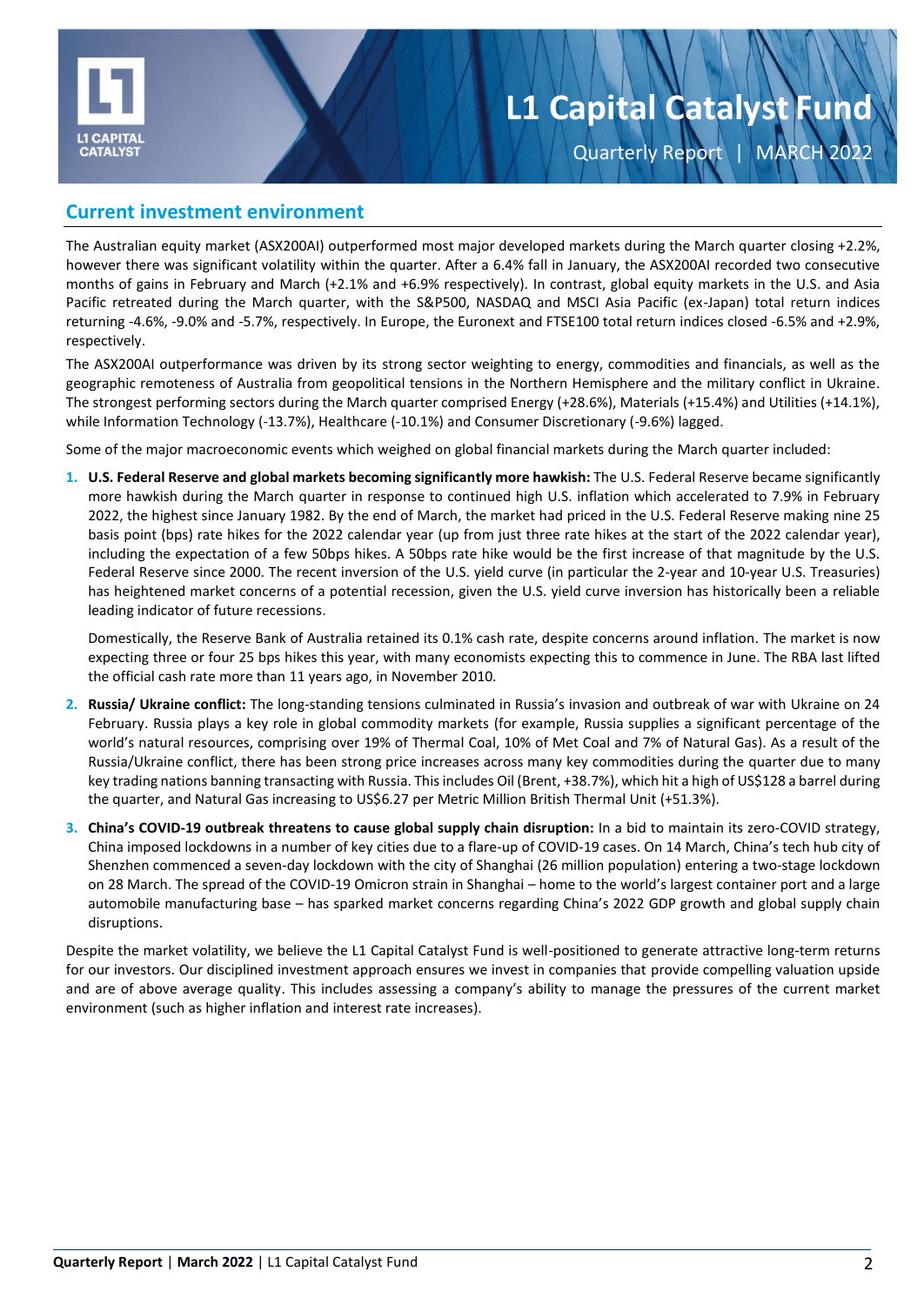

## **Portfolio commentary**

#### **Portfolio drivers**

During the quarter, the portfolio's outperformance relative to the market was driven by:

- Positive reporting season/company updates: Detailed, bottom-up stock picking remains the focus of the Catalyst Fund and the key driver of performance. This was reflected during the February reporting season, where 9 out of the 10 portfolio companies met or exceeded consensus expectations.
- **Increases in prices of key commodities given the outbreak of war between Russia and Ukraine:** The Bloomberg Commodity Index, which references exchange-traded contracts of 23 physical commodities, rose 25% during the March quarter. Whilst the Catalyst Fund maintains a balanced portfolio, we have been a net beneficiary of higher prices for select commodities that increase the earnings of certain portfolio companies.
- **Strong balance sheets and capital management:** During the March quarter, a number of the Catalyst Fund portfolio companies utilised their strong balance sheets and prevailing share prices to undertake on-market buy-backs.

Some of the themes that negatively impacted the portfolio during the March quarter include:

- 'Shadow lockdown': During early 2022, the spread of the Omicron variant created a 'shadow lockdown' within many Australian states which negatively impacted our portfolio companies that rely on a re-opening of the economy. The Eastern Seaboard States were most impacted earlier in the March quarter, followed by Western Australia later in the March quarter. With easing government restrictions across states and the re-opening of Australian borders to international tourists on 21 February, we believe this will continue to support those portfolio companies that are exposed to a re-opening of the economy.
- Labour supply and wage inflation: Many of our portfolio companies experienced a tight labour supply market during the March quarter, driven by higher-than-normal turnover of staff (given COVID-19 fatigue/burnout), as well as the closure of international borders limiting latent labour supply. As a result, portfolio companies are having to 'pay-up' to retain and attract staff. This continues to be an area we monitor closely for all of our portfolio companies.

As mentioned in our **[December Quarterly Report](https://l1.com.au/wp-content/uploads/2022/01/2021-12-L1-Capital-Catalyst-Quarterly-Report.pdf)**, given increasing evidence of inflationary pressures, interest rates at historically low levels, and monetary and fiscal stimulus moderating, we believe that short duration (value/cyclical) stocks remain better placed to deliver returns to investors than long duration (growth/defensive) stocks. This thematic continued to play out during the March quarter, where the MSCI Australia Value index increased 9.5% during the March quarter, whilst the MSCI Australia Growth index declined 5.3%. This benefitted the Catalyst Fund, as we continue to look for, and find, opportunities within the 'Value' segment of the market.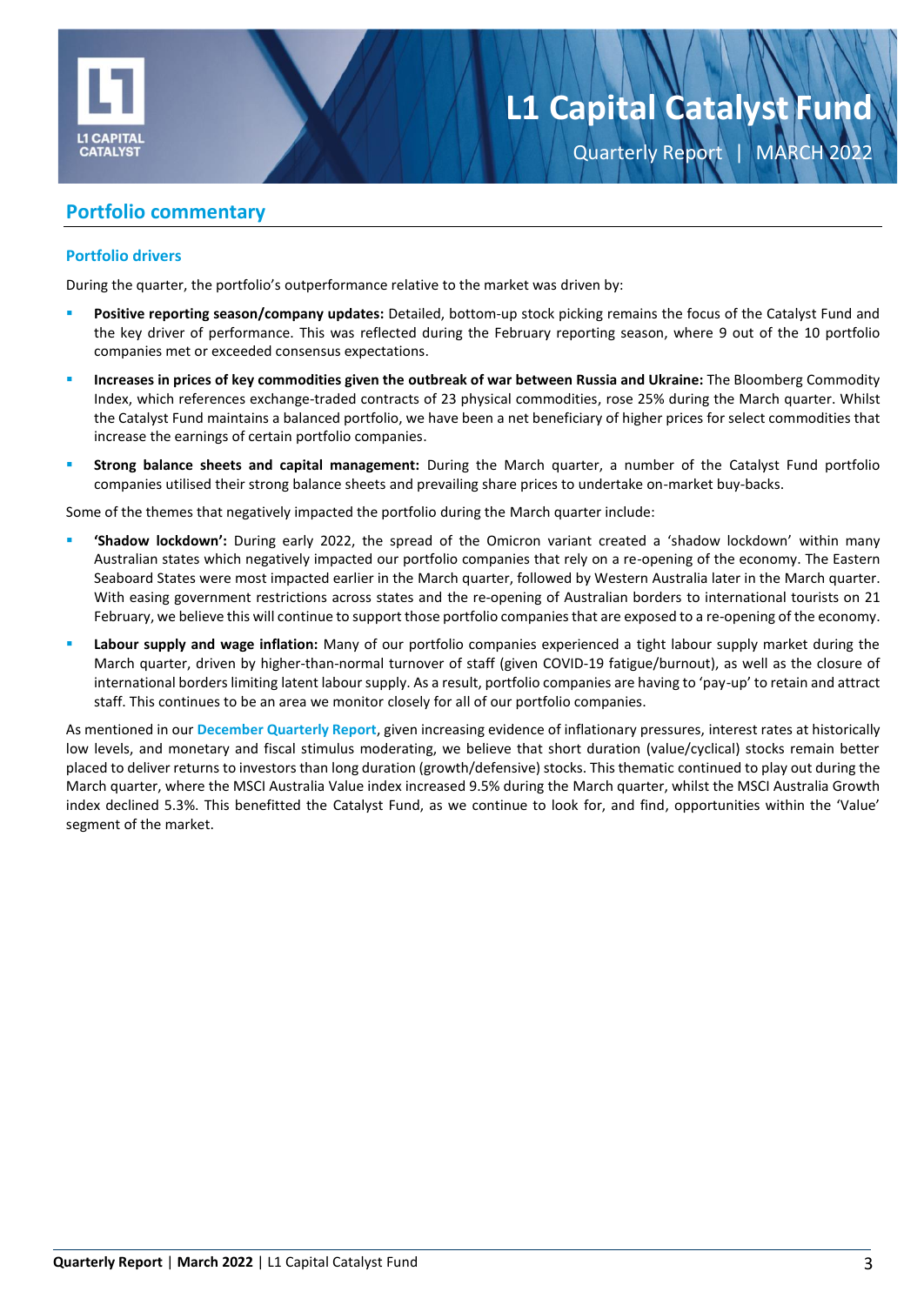

Quarterly Report | MARCH 2022

## **The future of conglomerates?**

A conglomerate is commonly defined as a large company that has multiple businesses operating in different industries. These businesses do not share common costs, customers and/or competitors and, as a result, there are limited synergies between the businesses. Typically, each business acts independently of one another however reports back to the management of the parent company. Historically, conglomerates have operated in more traditional industrial sectors. Examples of some large listed industrial conglomerates in Australia include:

- 1. Wesfarmers (c.\$57b market cap<sup>2</sup>) has a diverse range of businesses covering Home Improvement and Outdoor Living (Bunnings), Apparel and General Merchandise (Kmart, Target and Catch), Office Supplies (Officeworks), Chemicals, Energy and Fertilisers (which includes Covalent Lithium, a 50% lithium mine JV), and Industrial and Safety Products.
- 2. Seven Group Holdings (c.\$8b market cap<sup>2</sup>) is a diversified operating and investment group with leading businesses and investments in Industrial Services(WesTrac, Coates and Boral), Energy (Beach Energy and SGH Energy) and Media (Seven West Media).
- 3. Metcash Trading (c.\$4b market cap<sup>2</sup>) is a wholesale distribution and marketing company with a diversified business across Food (IGA and Foodland), Hardware (Mitre 10 and Home Hardware) and Liquor (Cellarbrations, and IGA Liquor).

#### **The pressure to simplify**

Globally, there has been an increasing trend for conglomerates to simplify. In 2021, the global volume of spin-offs increased 14% from 2020, which was 26% more than the 15-year low in 2017 (see Figure 1 below). This trend was also evident in Australia, where the average number of spin-offs has increased steadily from 2017 and the total number of spin-offs in 2021 was 2.5x higher than the average number of spin-offs over the last 10 years. Driving some of the rise in spin-offs has been a step-change in activist demands, particularly since 2018 (see Figure 2 below).





### **Figure 2: Global volume of activist spinoff demands (Rolling 12-month total)**



*Source: SDC, MST Marquee. Source: Activist Insight, MST Marquee.* 

#### **The conglomerate discount**

**One of the key reasons investors seek to advocate the break-up of conglomerates is that they can trade at a discount relative to their sum-of-the-parts valuation.** NewsCorp is one such example. The company is listed on the NASDAQ and ASX, is controlled by the Murdoch family and has businesses in digital real estate, subscription video, news and information and book publishing. Many analysts apply a 10-20% conglomerate discount to their sum-of-the-parts valuation, stating one of the catalysts for reducing or removing the discount is a break-up of the business and a simplification of the governance structure.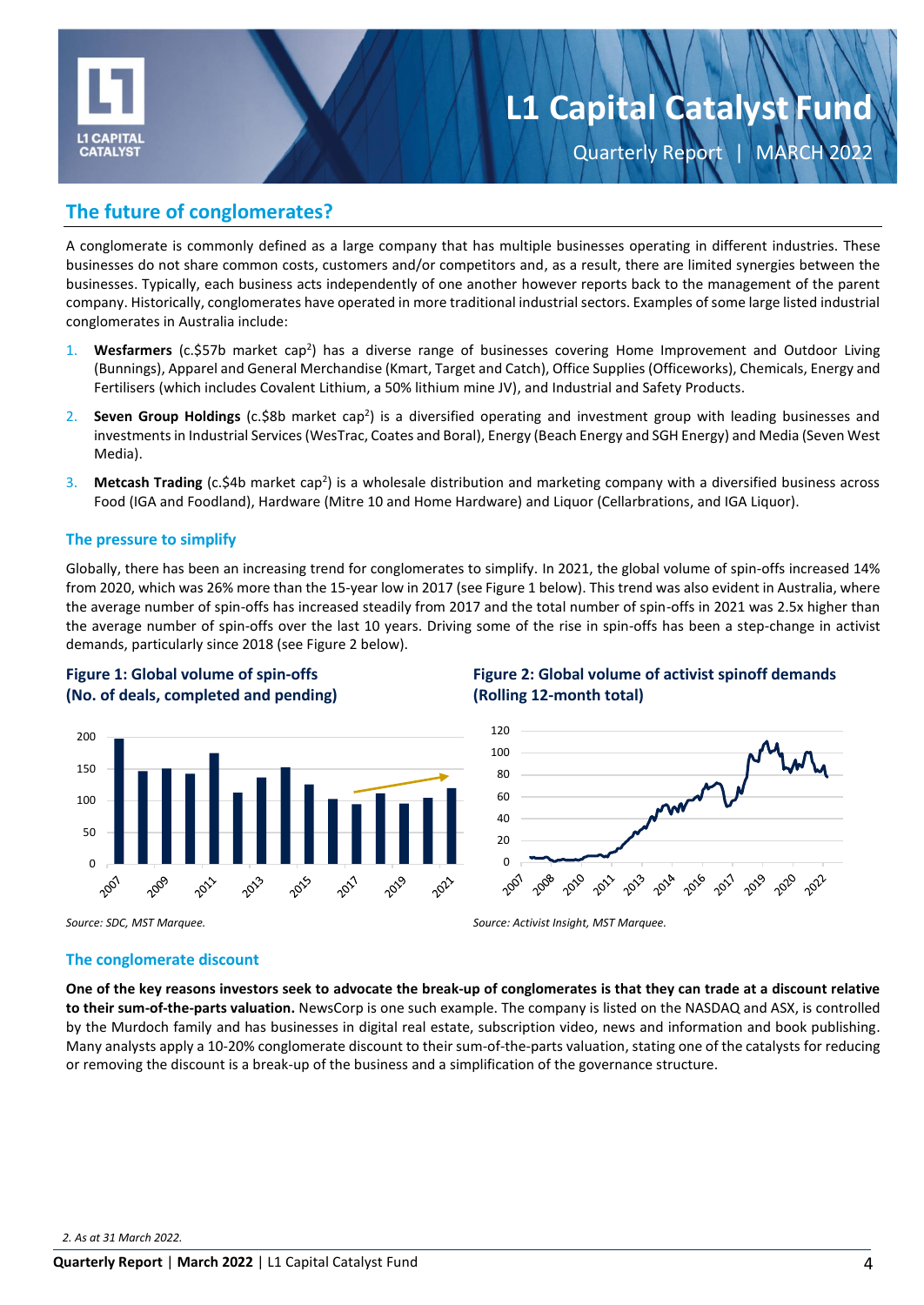

# **L1 Capital Catalyst Fund** Quarterly Report | MARCH 2022

Other reasons why conglomerates can trade at a discount include:

- **1. Capital allocation disadvantage:** Companies have a limited amount of capital and resources to allocate to projects and often strong businesses can end up subsidising poorer performing businesses within a conglomerate group structure. This can be dilutive to the company's overall returns. An example of such a company is Tabcorp, which has a higher margin and growing lotteries business, and a more challenged wagering business that was negatively impacted through COVID-19 by the closure of betting venues and requires significant investment to enhance its digital offering.
- **2. Market's difficulty in valuing sum-of-the-parts:** This can be driven by complexities in understanding the different end-markets in which the company operates, or difficulties in determining the upside or risk in the company given disclosure or relationships between the businesses. An example of such a company is Mineral Resources, which has a Mining Services business that creates an annuity-style revenue stream, an Iron Ore business that is small and high-cost today but is transitioning to becoming a larger, low-cost producer, a Lithium business that is a top five lithium producer globally, and an Energy/Gas exploration business.
- **3. Reduced investor interest given growth in alternative investment diversification options:** Conglomerates once provided diversification that investors could not get from capital markets. However, more recently, investors have much broader choice for diversifying their portfolios through investing in Exchange-Traded Products (ETPs) and Listed Investment Companies (LICs) (see their recent growth in Figure 3). Over the past two decades, the ETP and LIC markets have grown substantially. In Australia, the first ETP was launched in 2001. 21 years later, there are 244 ETPs across seven asset classes<sup>3</sup>. As at 31 December 2021, there was \$134b invested in ETPs and A\$56b in LICs in Australia.





*Source: ASX.* 

- **4. ESG concerns can be a disadvantage for a conglomerate:** As mentioned in our **[December Quarterly Report](https://l1.com.au/wp-content/uploads/2022/01/2021-12-L1-Capital-Catalyst-Quarterly-Report.pdf)**, there is increasing emphasis on addressing Environmental and Social issues from governments and the broader public, as well as investors. This has put increased pressure on conglomerates to adopt more Environmental and Social-friendly policies, or more radically restructure to ensure they can reach a broader and deeper pool of investors. In November 2021, Third Point, an activist investor, called for a breakup of Royal Dutch Shell, stating "*in our view, Shell has too many competing stakeholders pushing it in too many different directions.*" Third Point called for Shell to separate its "*legacy energy business*" i.e. oil and gas business, from its "*standalone LNG/Renewables/Marketing*" business. Similarly, ESG concerns were also a key reason AGL announced its proposed demerger in March 2021 – separating the coal power-heavy Accel Energy and the AGL Australia retail business.
- **5. Operating model disadvantage:** Conglomerate group structures can impose the same operating model requirements on all business units within a company leading to competitive disadvantages. Both GlaxoSmithKline and Johnson & Johnson announced a separation of their pharmaceutical and consumer health divisions, which have very different product life cycles and regulatory environments. Enforcing a centralised compliance and regulatory process despite differences in the drug and vitamin product development process can be a competitive disadvantage. Similarly, within its retail division, Wesfarmers operates a pureplay online retailer (Catch) and predominantly Bricks and Mortar retailers (Kmart and Target). Given the different customer, product and logistics needs, applying the same processes to different businesses can be a disadvantage.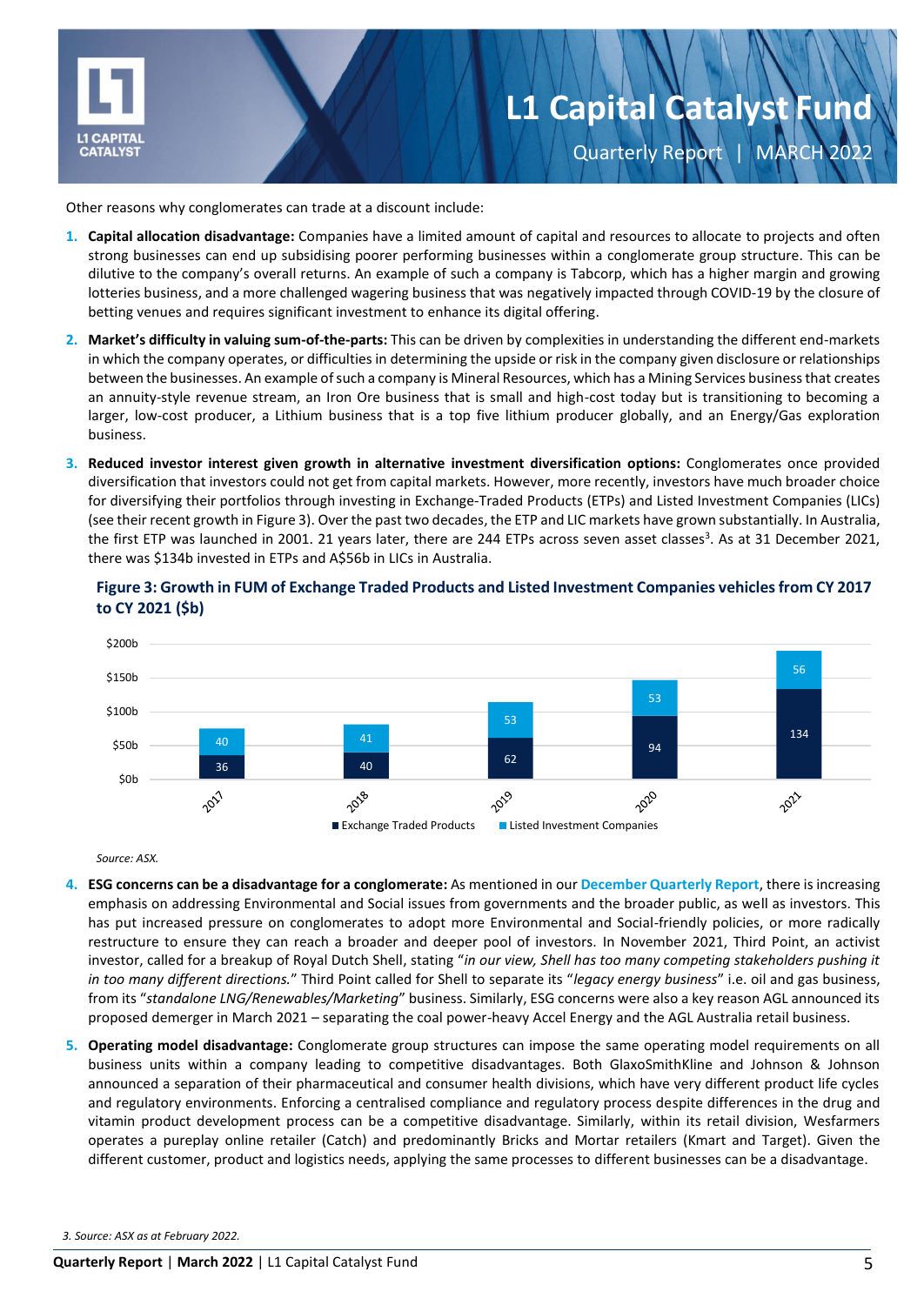

# **L1 Capital Catalyst Fund Quarterly Report**

**6. Management disadvantage:** It can be hard to find CEOs who have the diverse sector knowledge and appropriate skillset to oversee different businesses within a conglomerate. Adding the necessary management skillsets can also result in bloated corporate costs as management layers are added. In November 2021, Alexis George, AMP's Chief Executive, commented in the announced demerger of AMP Limited and AMP Capital's Private Markets business (PrivateMarketsCo) that:

**"***In AMP Limited and PrivateMarketsCo we have two businesses with considerable growth opportunities, but which operate in very different markets, with different customers and geographic focus…. [the separation and demerger will] enable the two businesses to increase focus on their respective markets and growth opportunities.*"

*Alexis George, CEO, AMP*

#### **Investment opportunity**

During 2022, conglomerates will encounter a complex operating environment due to decelerating economic growth, increasing inflationary pressures, rising interest rates and continued investor focus on closing the inherent sum-of-the-parts value gap.

The Catalyst Fund is well placed to take advantage of this thematic. Specifically:

**1. Unlocking hidden value:** As value investors, the Catalyst Fund looks for stocks that are attractively priced. Conglomerates can provide investment opportunities that contain hidden value. Investing in a conglomerate and putting forward ideas to the CEO and the Board of how to close potential value gaps (for example, suggesting way to improve the market disclosure or communication) is a valueenhancing role we can play.

#### 0.7 4.9 4.6 10.2 8.5 17.8  $\Omega$ 5 10 15 20 Parent vs Market Spin-off vs Market **1 Month** 6 Months 1 Year

### **Figure 4: Performance of Parents vs. Spin-offs post de-mergers**



- **2. Driving incremental returns:** Simplifying conglomerate structures can unlock significant value. Analysis from Goldman Sachs (see Figure 4) on Australian Spin-offs has shown that both the Parent and Spin-Off Company outperform the ASX200 post separation on average by 8.5% and 17.8% respectively, one year post de-merger. Simplification of conglomerate structures can also be a driver of M&A activity, with c.40% of companies (either Parent or SpinCo) becoming an M&A target within 1 year post spin-off. An active M&A market, assuming geopolitical tensions subside, would provide an attractive backdrop for Parent and SpinCo M&A activity going forward. Encouraging portfolio companies to simplify their conglomerate structure (where appropriate), can help generate outperformance of the market.
- **3. Expanded investment opportunity set:** Spin-offs and demergers will provide new investment opportunities for the L1 Capital Catalyst Fund to invest in. In addition, restructuring of conglomerates listed on the ASX and offshore can provide opportunities for our portfolio companies to unlock value.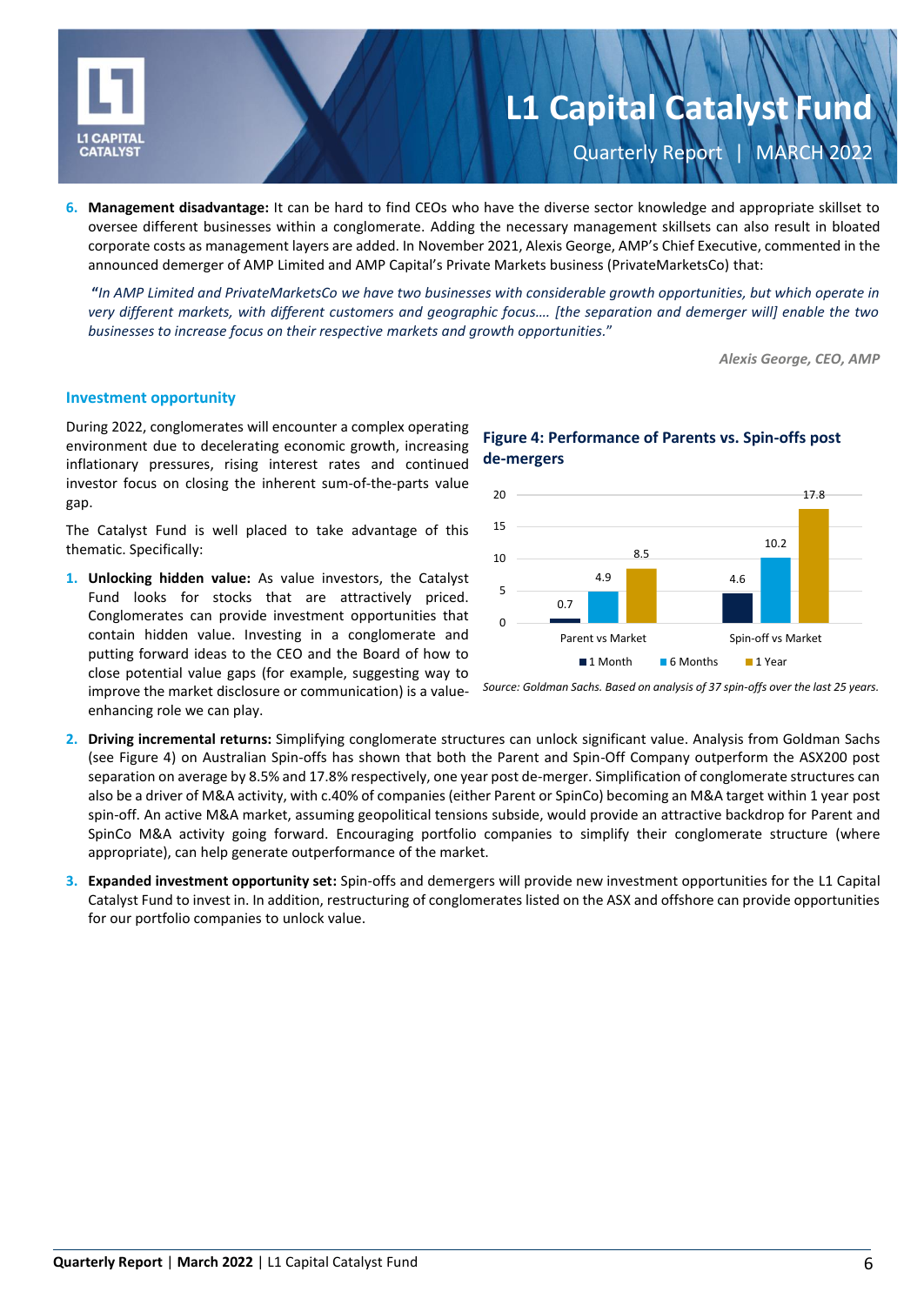

Quarterly Report | MARCH 2022

# **Stock spotlight | Ramsay Health Care**

Ramsay Health Care (ASX:RHC, 'Ramsay') is a global, high quality hospital group, with forecast revenue of \$14.9b and EBITDA of \$2.4b in FY23. The business was founded in 1964 by Paul Ramsay. The Paul Ramsay Foundation owns c.19% of the shares on issue in Ramsay.

Ramsay operates across four main geographical regions:

- **1. Australia:** Ramsay is Australia's largest private hospital operator, with 72 private hospitals and day surgery units across New South Wales, Victoria, Queensland, South Australia and Western Australia.
- **2. United Kingdom:** Ramsay has 34 acute hospitals and day procedure centres that provide a comprehensive range of clinical specialities to private and self-insured patients, as well as patients referred by the National Health Service. Ramsay also recently acquired mental health services provider Elysium, which has 72 sites across the U.K., for  $$1.4b<sup>5</sup>$ .
- **3. Europe (excl. U.K.):** Ramsay operates in Continental Europe through its 52.5% stake in Euronext-listed company Ramsay Sante, which has c.350 sites across France, Italy, Denmark, Sweden and Norway. Its largest

#### **Figure 5: Ramsay Health Care**

| Market cap (31 March 2022)   | \$14.9 <sub>b</sub> |
|------------------------------|---------------------|
| <b>LTM Net debt</b>          | \$4.5b              |
| <b>Enterprise Value (EV)</b> | \$19.4 <sub>b</sub> |
| <b>FY23F EV/ EBITDA</b>      | 8.0x                |
| FY23F P/E                    | 24.8x               |

*Based on consensus estimates. Company financial year-end is 30 June. Net debt pro forma for Elysium acquisition*

#### **Figure 6: FY23F Revenue Figure 7: FY23F EBITDA**<sup>4</sup>



*Source: Visible Alpha consensus estimates as at 31 Mach 2021.* 

market France, where it has more than 130 acute care and mental health facilities, contributed over 70% of total European revenue in FY21.

**4. Asia:** Ramsay has a 50:50 Joint Venture in Asia with Sime Darby ('RSD'), where it operates a total of eight facilities – three hospitals in Indonesia, three hospitals and a nursing college in Malaysia, and a day surgery in Hong Kong.

Ramsay's share price performance over the last five years has been weak, underperforming the ASX200 by 35% (-7% compared to the ASX of +28%).



#### **Figure 8: Ramsay share price performance vs. the ASX200 over the last five years (rebased to 100)**

*Source: IRESS. Data as of 31 Mar 2017 to 31 Mar 2022.*

*4. EBITDA adjusted for economic ownership of Ramsay Sante in Europe (52.5%) and includes associate income from Sime Darby.* 

*<sup>5.</sup> Acquisition valued Elysium Healthcare at £775M (A\$1.4B). Exchange rate of GBP:AUD of 1:1.8.*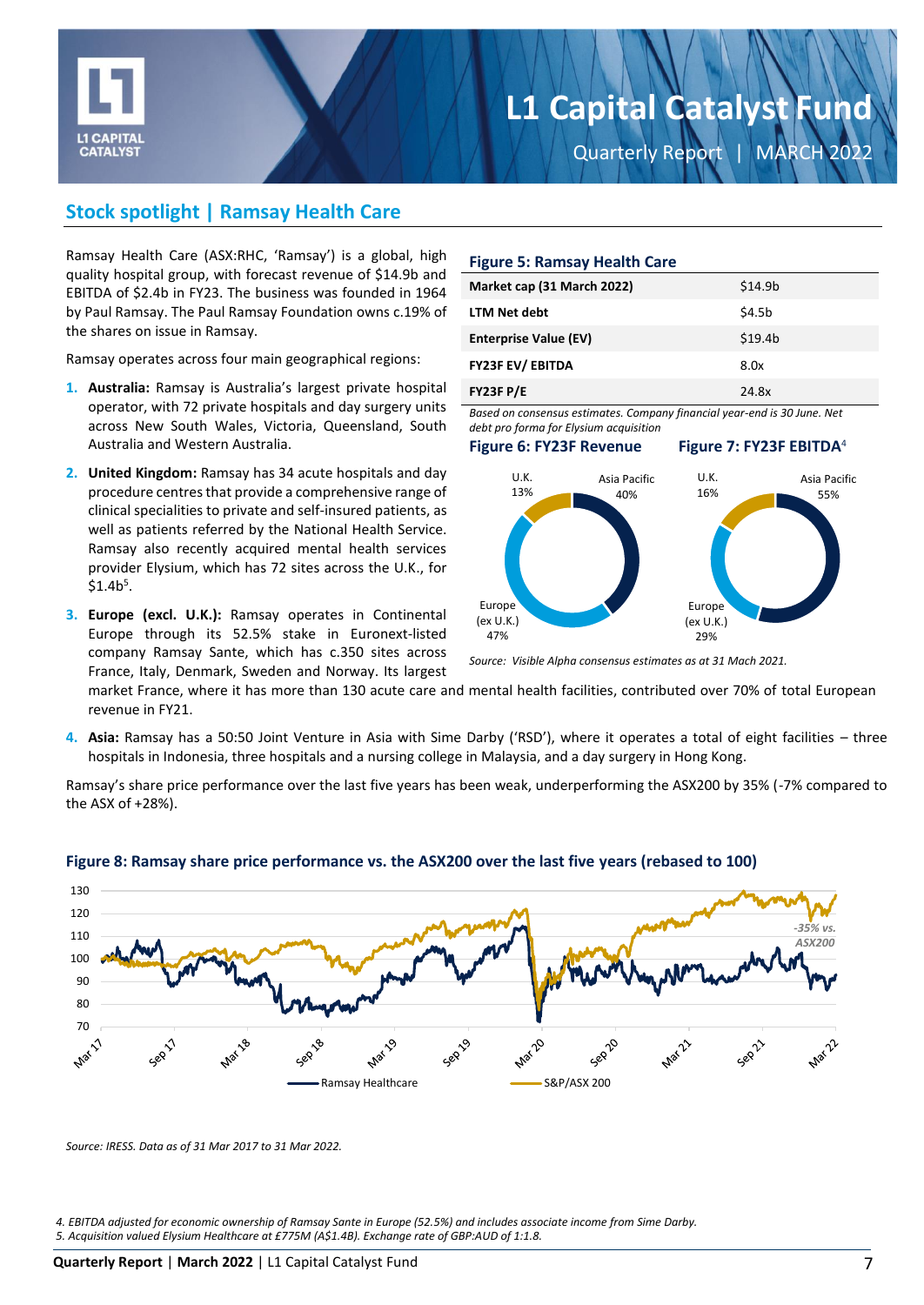

Quarterly Report | MARCH 2022

#### **Investment case**

The Catalyst Fund invested in Ramsay based on its attractive valuation for a set of irreplaceable predominantly Australian hospital assets and short-to-medium term catalysts that have the potential to add significant upside to the share price.

Value: We believe Ramsay is currently attractively priced relative to the market, trading at a 3% discount to the ASX200 Industrials basket. Given the quality of the Ramsay asset base, we believe Ramsay should trade at a significant premium to the ASX200 Industrials sector as it has done historically. Between 2012-2017, Ramsay frequently traded at a 40% premium to the Industrials index given its robust structural growth, dominant industry position, high returns on capital and disciplined capital allocation. We feel the large P/E derating that has occurred has largely been a function of poorer capital allocation decisions, which have resulted in lower margins and returns to shareholders in recent years.

**Figure 9: Ramsay's hospital assets are predominantly located across the East coast in Australia**



*Source: Company announcements and investor presentations.* 



**Figure 10: Ramsay vs. ASX industrials basket (12-month forward P/E premium/discount to basket)**

*Source: Factset and CLSA.*

- Quality: The Ramsay investment case is supported by strong industry dynamics and operating trends, however, it has potential margin headwinds (refer to Operating trends on next page).
	- **Industry dynamics:**
		- Positive market growth in Australia: supported by an ageing population, increased participation in private health insurance and an extreme backlog of patient volumes following restrictions on elective surgery over large periods during the last two years due to COVID-19.
		- o **Strong competitive position:** Ramsay is the largest private hospital operator in Australia, with high barriers to entry, so is well placed to capture volumes.
		- o **Rise in surgical demand:** There are now an additional 70,000 people on surgical waitlists compared to mid-2019, which is a 35% increase.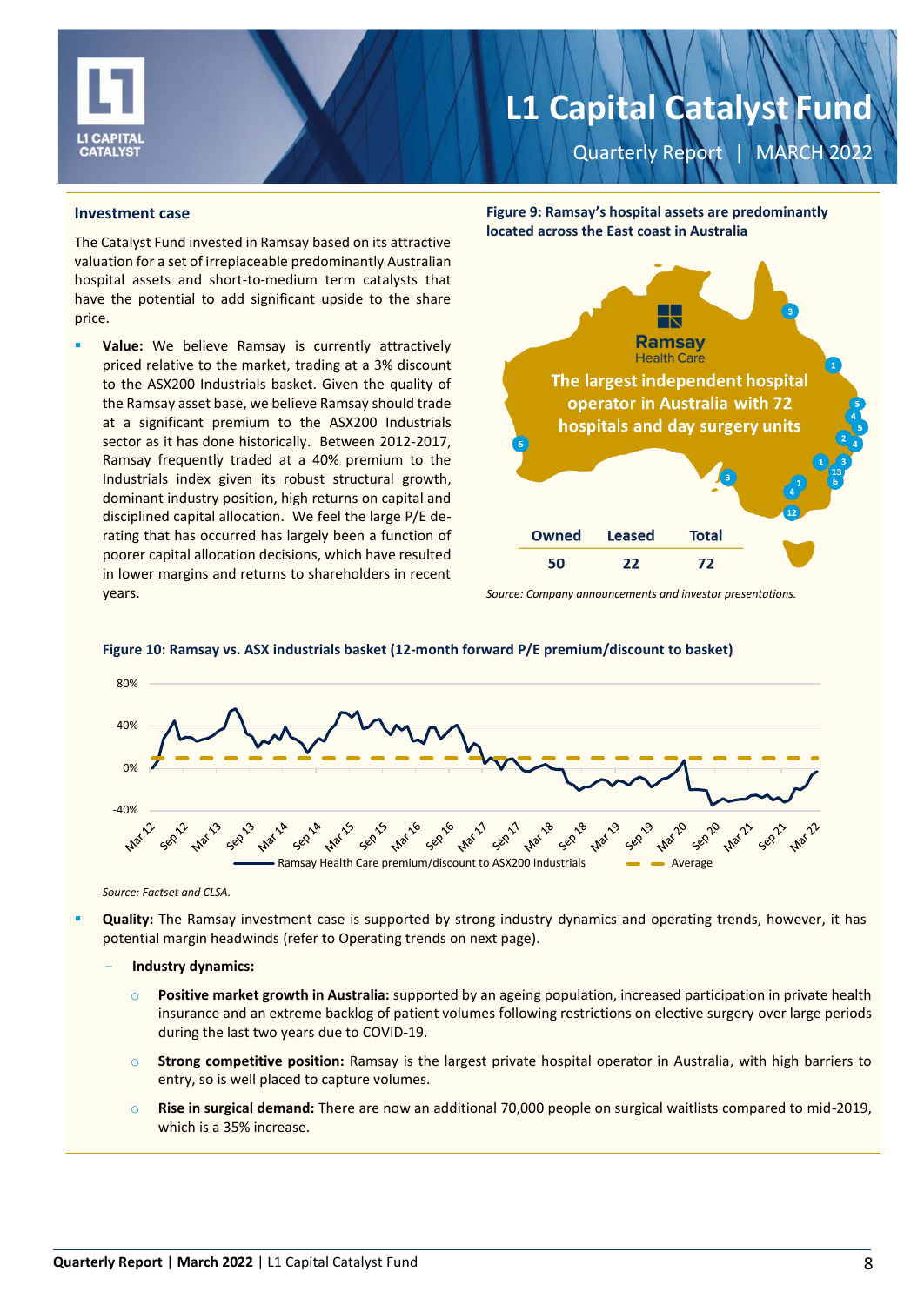

Quarterly Report | MARCH 2022





*Source: State government Department of Health and Barrenjoey.*

- **Operating trends:** Earnings growth will be supported by higher utilisation of operating theatres, a case-mix that is skewed towards more highly-reimbursed procedures and in-organic growth (e.g. via the Elysium acquisition). However, there is potential margin compression from nurse availability/staff shortages and increased costs related to COVID-19 (e.g. personal protective equipment).





*Source: Company reports and Visible Alpha consensus estimates.*

- **Catalysts:** We see potential for catalysts in four areas.
	- **1. Brownfield Expansions:** Ramsay has a strong pipeline of brownfield expansion opportunities namely, increasing existing hospital facilities by adding additional operating theatres (and beds) to increase surgical capacity. Incremental \$300m p.a. over the next three years, we believe that will support earnings growth and capture incremental patient volumes.
	- **2. Portfolio simplification:** On 22 March 2022, Ramsay confirmed it had received a confidential, conditional, nonbinding, indicative proposal from IHH Healthcare Berhad, Asia's largest private health group operating 80 hospitals in 10 countries, to acquire 100% of their 50:50 joint venture in Asia, Ramsay Sime Darby Health ("RSD"). The conditional indicative Enterprise Value for RSD is US\$1.35b (estimated net proceeds to Ramsay of over c.A\$850M). Furthermore, other parts or all of Ramsay could be of interest to strategic and/or financial buyers, particularly private long-dated capital. As referenced in our **[December quarterly](https://l1.com.au/wp-content/uploads/2022/01/2021-12-L1-Capital-Catalyst-Quarterly-Report.pdf)**, we believe larger scale M&A will be a theme continuing to influence public markets in 2022. The IFM-led consortium's \$31.6b takeover of Sydney Airport (Jul 21) is evidence of this.
	- **3. Unlock Australian property value:** We believe the market is not ascribing full and fair value to Ramsay's Australian property assets, which, based on an average of three major brokers is estimated to be worth \$8.1b (over 50% of Ramsay's current market cap). Significant value could be unlocked via a Sale & Leaseback of its property assets. Due to the low tax cost base of Ramsay's Australian property assets, tax leakage is a concern of the market, however we believe there are structures to mitigate or reduce the tax leakage, such as a concession structure or a transaction package which comprises Ramsay's property assets with higher tax bases.
	- **4. Capital management:** Utilising the proceeds from an assumed sale of RSD, we believe the market would be very receptive to capital management efforts such as an off-market buy-back. Further major capital management would also be possible if Ramsay was to unlock value from within its property portfolio, which would free up capital and highlight the considerable embedded asset value in the company.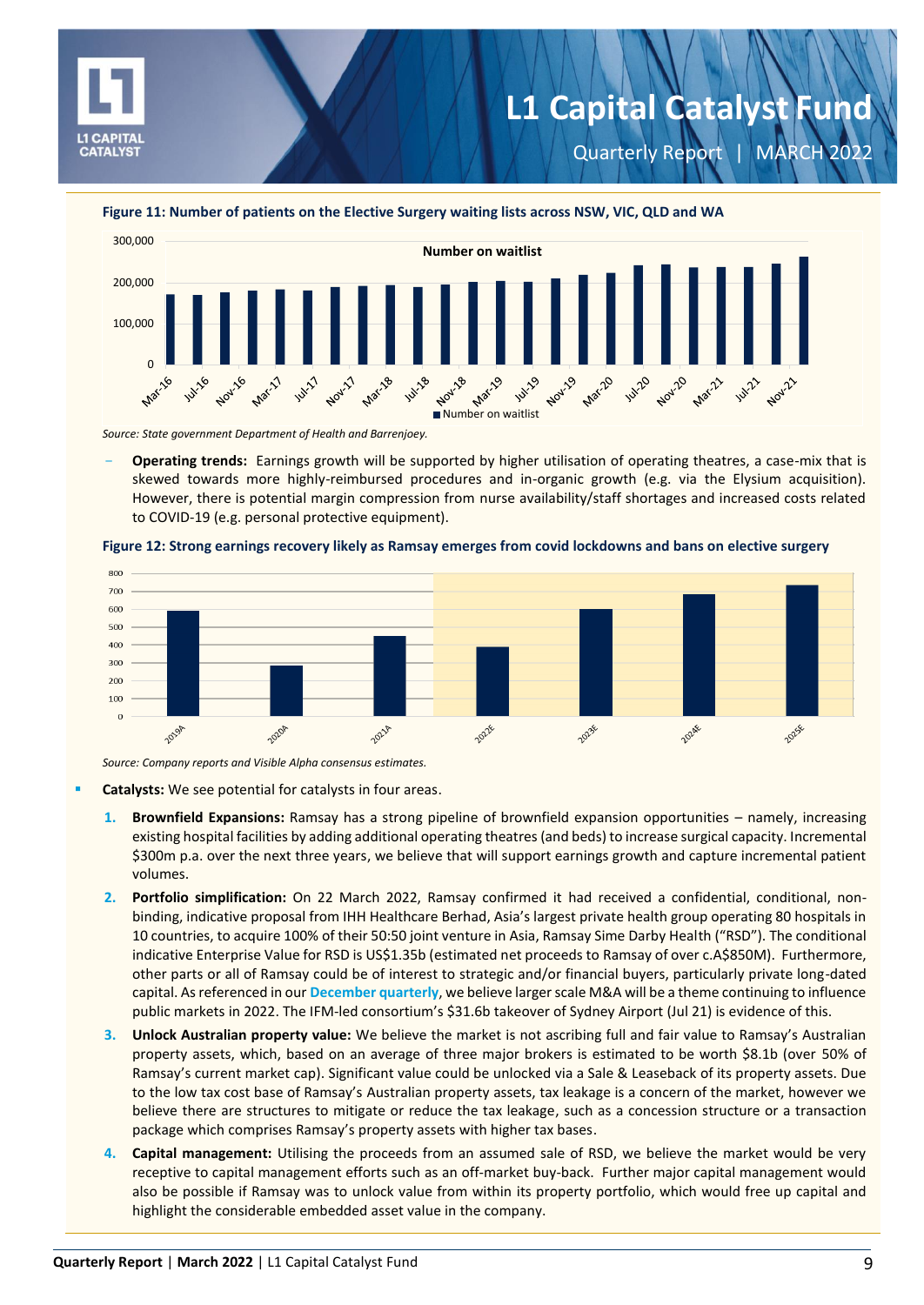

Quarterly Report | MARCH 2022

### **Fund information**

| <b>Fund / Class Name</b>     | L1 Capital Catalyst Fund - Retail Class                                                                                                                                                                              |
|------------------------------|----------------------------------------------------------------------------------------------------------------------------------------------------------------------------------------------------------------------|
| Currency                     | AUD                                                                                                                                                                                                                  |
| <b>Investment Approach</b>   | The Investment Manager seeks to deliver private equity-style returns with listed market liquidity by taking a hands-on<br>'owner's mindset' to each investment in a tightly focused portfolio of up to 10 companies. |
| <b>Investment Objective</b>  | To deliver strong positive risk adjusted returns over the long term.                                                                                                                                                 |
| <b>Benchmark</b>             | S&P/ASX 200 Accumulation Index                                                                                                                                                                                       |
| <b>Minimum Investment</b>    | \$25,000                                                                                                                                                                                                             |
| <b>Management Fee</b>        | $1.28%$ p.a.                                                                                                                                                                                                         |
| <b>Performance Fees</b>      | 20.5% over benchmark, subject to any underperformance being recouped                                                                                                                                                 |
| <b>Vehicle</b>               | <b>Australian Unit Trust</b>                                                                                                                                                                                         |
| <b>Launch Date</b>           | 1 July 2021                                                                                                                                                                                                          |
| <b>Platform Availability</b> | BT Panorama, CFS FirstWrap, HSBC, Hub24, Macquarie Wrap, Mason Stevens, Netwealth, Praemium                                                                                                                          |

# **Research house ratings**

### **Zenith Rating<sup>6</sup>**

Zenith notes: "We draw confidence from the high calibre of personnel and longstanding investment process that will be leveraged for the management of the Fund. We note that the holdings in the Fund will typically be a highly concentrated subset of L1 Capital's strategies, which have strong longer-term track records."



### **Lonsec Rating<sup>7</sup>**

Lonsec notes: "The Fund seeks to deliver private equity-style returns with listed market liquidity by taking a hands-on 'owners mind-set' approach to each investment. The owners mind-set is anchored in constructive engagement with companies, driving the realisation of positive change by bringing strategic options, new ideas and thinking to company boards and management."



*6. The Zenith Investment Partners (ABN 27 103 132 672, AFS Licence 226872) ("Zenith") rating (ETL1293AU, September 2021) referred to in this document is limited*  to "General Advice" (s766B Corporations Act 2001) for Wholesale clients only. This advice has been prepared without taking into account the objectives, financial situation or needs of any individual and is subject to change at any time without prior notice. It is not a specific recommendation to purchase, sell or hold the relevant *product(s). Investors should seek independent financial advice before making an investment decision and should consider the appropriateness of this advice in light of their own objectives, financial situation and needs. Investors should obtain a copy of and consider the PDS or offer document before making any decision and refer to the full Zenith Product Assessment available on the Zenith website. Past performance is not an indication of future performance. Zenith usually charges the product issuer, fund manager or related party to conduct Product Assessments. Full details regarding Zenith's methodology, ratings definitions and regulatory compliance are available on our Product Assessments and at http://www.zenithpartners.com.au/RegulatoryGuidelines*

*7.The rating issued October 2021 is published by Lonsec Research Pty Ltd ABN 11 151 658 561 AFSL 421 445 (Lonsec). Ratings are general advice only and have been prepared without taking account of your objectives, financial situation or needs. Consider your personal circumstances, read the product disclosure statement and seek independent financial advice before investing. The rating is not a recommendation to purchase, sell or hold any product. Past performance information is not indicative of future performance. Ratings are subject to change without notice and Lonsec assumes no obligation to update. Lonsec uses objective criteria and receives a fee from the Fund Manager. Visit lonsec.com.au for ratings information and to access the full report. © 2020 Lonsec. All rights reserved.*